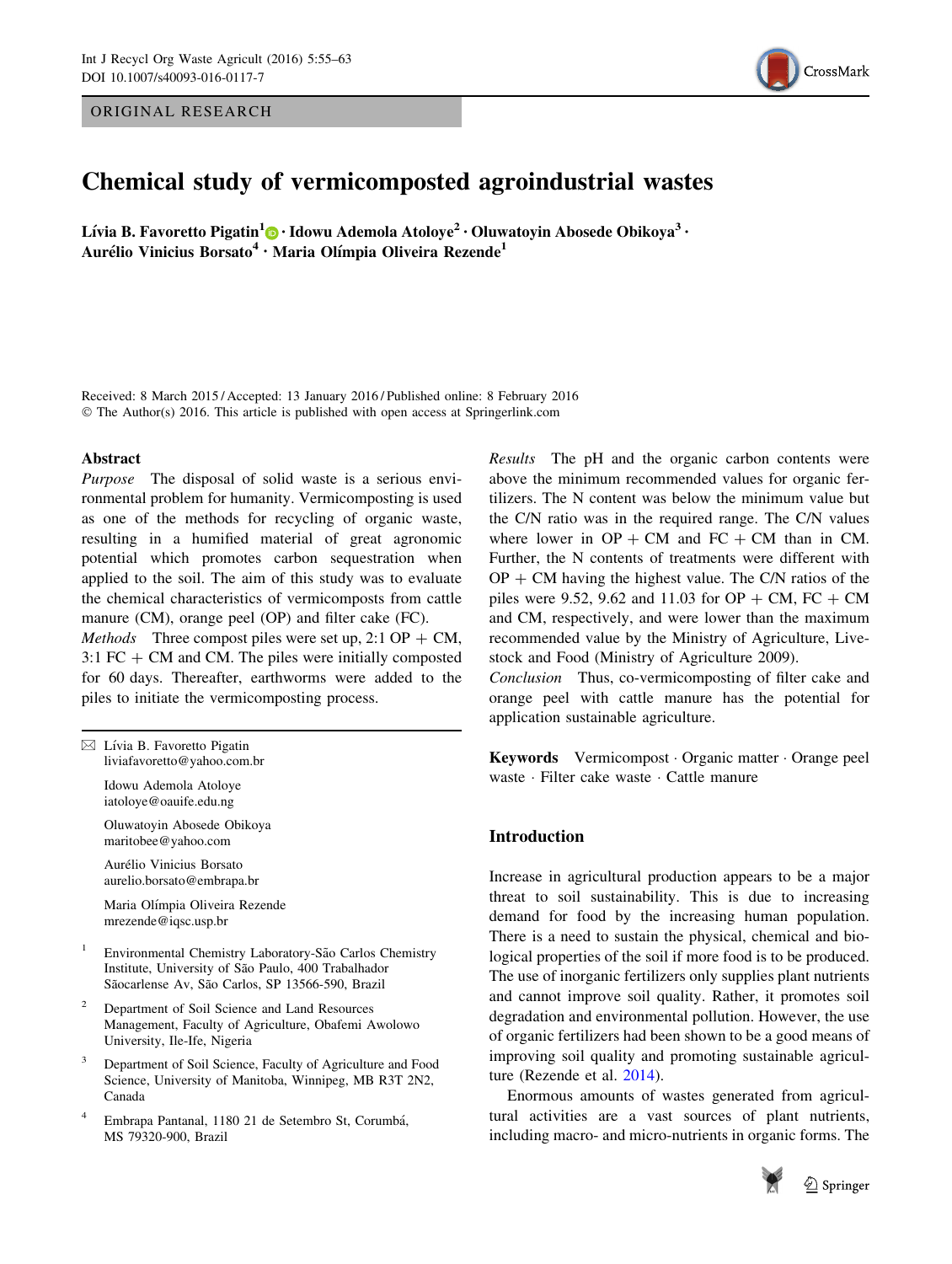inappropriate disposal of agro-wastes can lead to environmental problems and affect human health. However, these wastes are resources that could be of immense benefit to agriculture and the environment if properly harnessed (Rodella and Alcarde [1994](#page-8-0)). Vermicomposting has been adjudged superior to composting due to its ability to reduce the concentration of toxic elements contained in organic wastes (Rezende et al. [2014](#page-8-0)). Vermicomposting involves the transformation of organic matter (OM) into stable form through the action of earthworms and microorganisms living in their gut (Juárez et al. [2011](#page-8-0)). It is considered a most economical and high technology-free practise for onsite waste processing (Suthar [2012\)](#page-8-0). Earthworms increase aeration and promote fast decomposition of organic substances during this process. Physical and chemical parameters such as pH, temperature, aeration, moisture content, OM and C/N ratio govern the development of the vermicomposting process (Pramanik et al.  $2007$ ; Juárez et al.  $2011$ ; Suthar  $2012$ ). The life cycle of the earthworms is regulated by these parameters. Adult worms require 60–80 % moisture content, optimal temperature of 15–25 °C and pH 6.8–7.8 for development (Juárez et al. [2011\)](#page-8-0). The recommended specifications for organic fertilizers in Brazil are minimum values of 5 % of total N, 10 % organic C, minimum pH of 6.0, maximum C/N ratio of 14 (Brazil 2009).

The central administrative region of São Paulo state, in which lies the city of São Carlos, is characterized by intense agro pastoral activity, especially livestock feedlot and extensive cattle rearing. There is also intense sugar cane production, in addition to traditional orange production. These activities generate organic wastes that could be used as feedstock for vermicomposting, obtaining final products with different chemical characteristics and fertility. Thus, due to the wide availability, low cost, and the possibility of proposing a more environmentally viable alternative to some wastes generated in the region of São Carlos, the following organic residues were studied: orange peel, filter cake and cattle manure. Orange peel (citrus processing industry) and filter cake (from sugar and ethanol industrial residue obtained during the process of production of sugarcane juice) were used for this study due to their high availability as byproducts in São Paulo state, Brazil. Orange peel has 23 % crude protein, 3 % lignin, high content of pectin and soluble carbohydrate content ranging around 37.1–43.2 % of dry matter (Itavo et al. [2000\)](#page-8-0). The filter cake had mineral impurities and the pulp of the sugarcane particles retained in sieves during the juice filtration. The main nutrients found in filter cake were: P (13.5–26.1 g  $kg^{-1}$ ) in the form of  $P_2O_5$ followed by Ca (21.0–50.4  $\rm g\ kg^{-1}$ ) and C (8.7–14.1  $\rm g\ kg^{-1}$ ) (Morelli [2004\)](#page-8-0).

It is necessary to evaluate specific characteristics of the residues to be vermicomposted, such as C, total N, P and macro- and micro-nutrient contents to understand the ability of the so produced vermicompost to supply nutrients to plant and not contaminate the environment. Thus, the aim of this work was to evaluate the chemical transformations of agricultural wastes during vermicomposting to apply the so produced vermicomposts to the soil for the maintenance of soil organic matter (SOM).

# Materials and methods

## Vermicomposting

The experiment was conducted on an outdoor concrete platform on a farm located in the region of São Carlos, São Paulo state, Brazil. The experiment was initiated in September 2011 and lasted for 6 months. In natura, residues were dried at room temperature and ground in a knife mill. The piles were  $2.25 \text{ m}^3$  with dimensions of 1.5 m length  $\times$  1.5 m width  $\times$  1 m height. The treatments were orange peel  $(OP)$  + cattle manure  $(CM)$  in the ratio of 2:1  $(OP + CM)$ , filter cake  $(FC) +$  cattle manure in the ratio 3:1  $(FC + CM)$  and cattle manure only  $(CM)$  by dry weight. Three piles were prepared in triplicate using different organic residues with the following wet weights: Pile 1, 2 and 3 (P1, P2, P3): 300 kg of orange peel  $+$  150 kg of fresh cattle manure; Pile 4, 5 and 6 (P4, P5, P6): 450 kg of filter cake  $+150$  kg of fresh cattle manure; Pile 7, 8 and 9 (P7, P8, P9): 400 kg of cattle manure (used as reference of slow composting process). Sawdust was used as structuring agents and to assist in the aeration of the piles. The proportions of mixed waste with cattle manure were determined according to the amount of material available and to obtain a C/N ratio suitable for starting the composting process, around 20 and 30 for the piles. An adequate C:N ratio promotes the activity of the microorganisms in organic waste degradation process. A C:N ratio around 20–30 is considered appropriate for the beginning of the co-vermicomposting process, enabling the production of vermicompost in less time. At the end of the degradation process, the humified compost should have a C:N ratio around 10:1. The piles were assembled layer by layer with each layer being approximately 20 cm in height independent of mass, in the following order: sawdust—cattle manure—orange peel or filter cake, repeatedly. Water was added to each layer, so that at the end the piles were moist. The mixtures were composted and their moisture contents adjusted to about 60 % once a week during the composting process. The piles were manually turned each week until the 6th week. At the end of the 6th week, the composting process returned to mesophilic phase, as observed by temperature measurements, and then the organic composts were moved to boxes. Five hundred earthworms (Eisenia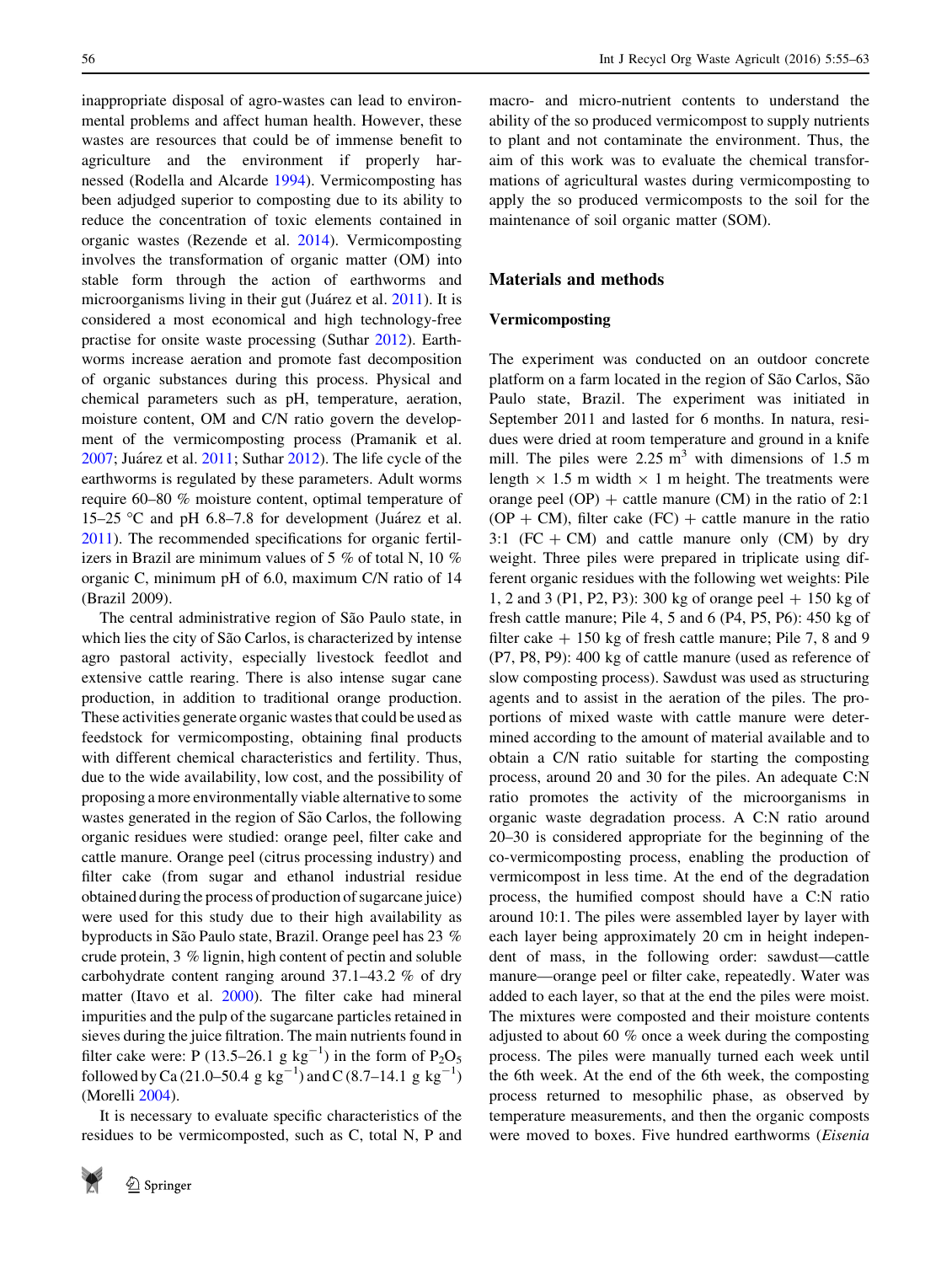<span id="page-2-0"></span>fetida) were added in each box. Young earthworms were used. Young worms are worms with no clitellum. When mature, a swollen area of the epidermis called clitellum, located in particular segments, forms a cocoon in which the eggs or ova are deposited, and are then passed over the anterior segment (Edwards and Bohlen [1996](#page-7-0)). The mass of each worm was about 10.0 g and the total mass was about 5.0 kg of earthworms per box. The contents in the boxes were manually turned every 15 days until the end of the process. Random samples were taken from within the piles and the outer layer at the start and at 7, 15, 30, 45, 60, 75, 90, 105, 120 and 135 days after the beginning of the composting process. Each sample was a mixture of eight subsamples taken from different points along the pile. The samples were dried at 60 $\degree$ C, grounded and passed through a 0.5 mm sieve.

## Chemical characterization of the wastes

The chemical properties of the wastes are presented in Table 1. These results were used for adjusting the C/N ratios to the appropriate levels of around 20 and 30 for the vermicomposting process.

#### Temperature measurements

Temperature was taken daily at three different points (base, middle and top) between 6 and 7 a.m., by inserting a thermometer into the pile. The temperatures were monitored weekly until the sixth week of the composting process, then become constants.

### Chemical analyses

To measure the pH, samples were mixed together with of 0.01 mol  $L^{-1}$  CaCl<sub>2</sub> (1:10, w/v) and stirred for 30 min. The pH was measured in the slurry using a Tecnal TEC-2 electronic pH meter combined with glass electrode. Total C, N, H and S contents of collected samples were determined using a CHNS-O analyser (CE Instruments EA1110). The determinations were made from an eluted mixture separated by chromatography column and detected by a detector in response to  $N_2$ ,  $CO_2$ ,  $H_2O$  and  $SO_2$ . The C/N ratios were calculated as the quotient of elemental concentration and atomic weight. The macronutrients (N, P and K) and micronutrients (Fe, Mn, Cu, Zn, Cr, Ca, and Mg) were determined for samples collected at time zero and after 135 days of vermicomposting. Samples were digested using the microwave oven digester (BERGHOF Speed Wave Four). The determinations of Fe, Mn, Cu, Zn, K, Cr, Ca and Mg were made using Atomic Absorption Spectrophotometer. Total Kjeldahl nitrogen (TKN) and phosphorus were determined by Hach<sup>®</sup> method 399 and Hach $^{\circledR}$  method 480, respectively; and the cation exchange capacity (CEC), through the occupation of active sites to exchange with hydrogen ions in solution 1 mol  $L^{-1}$  of glacial acetic acid. All the determinations were performed in triplicates (Rezende et al. [2014](#page-8-0)).

#### Statistical analysis

Data generated from all analyses were subjected to analysis of variance (ANOVA) and pair wise comparison using Tukey test ( $p < 0.05$ ). The SAS 9.0 Software Package program was used (SAS Institute [2004\)](#page-8-0).

# Results and discussion

#### Temperature changes with vermicomposting

During the vermicomposting, the temperature variation in all piles showed similar trends as observed during composting processes (Ros et al. [2006](#page-8-0); Fialho et al. [2010](#page-7-0)). At the beginning of the first week, the temperature ranged from 25 to 30 $\degree$ C which is the mesophilic phase. At the end of the second week, maximum temperatures of between 50 and 60 °C were recorded in piles 2:1 OP + CM and 3:1  $FC + OM$  while in pile CM, the maximum temperature was 40  $\degree$ C. The heat generated in composting thermophilic phase results in higher temperatures. After 60 days, the temperature decreased to about 25  $^{\circ}$ C in the cooling and maturation phase. According to Fialho et al. ([2010\)](#page-7-0) these changes in temperatures were the consequences of microbial degradation activities on the residues and also of the microbial population dynamics. The nature of composted

| <b>Table 1</b> Chemical properties of |
|---------------------------------------|
| the organic wastes used for           |
| vermicomposting                       |

| Parameters      | Orange peel (OP) | Filter cake (FC) | Cattle manure (CM) |  |  |
|-----------------|------------------|------------------|--------------------|--|--|
| $C_{total}^{a}$ | $41.95 \pm 5.28$ | $37.97 \pm 0.38$ | $32.11 \pm 4.32$   |  |  |
| $N_{total}^{a}$ | $1.34 \pm 0.00$  | $1.73 \pm 0.00$  | $1.73 \pm 0.00$    |  |  |
| C/N             | 36.63            | 25.66            | 26.11              |  |  |
| pH <sup>b</sup> | $2.40 \pm 0.40$  | $7.30 \pm 0.00$  | $8.00 \pm 0.10$    |  |  |
|                 |                  |                  |                    |  |  |

<sup>a</sup> Results expressed in % of dry matter

<sup>b</sup> Measured in CaCl<sub>2</sub> 0.01 mol  $L^{-1}$  (1:10, w/v)

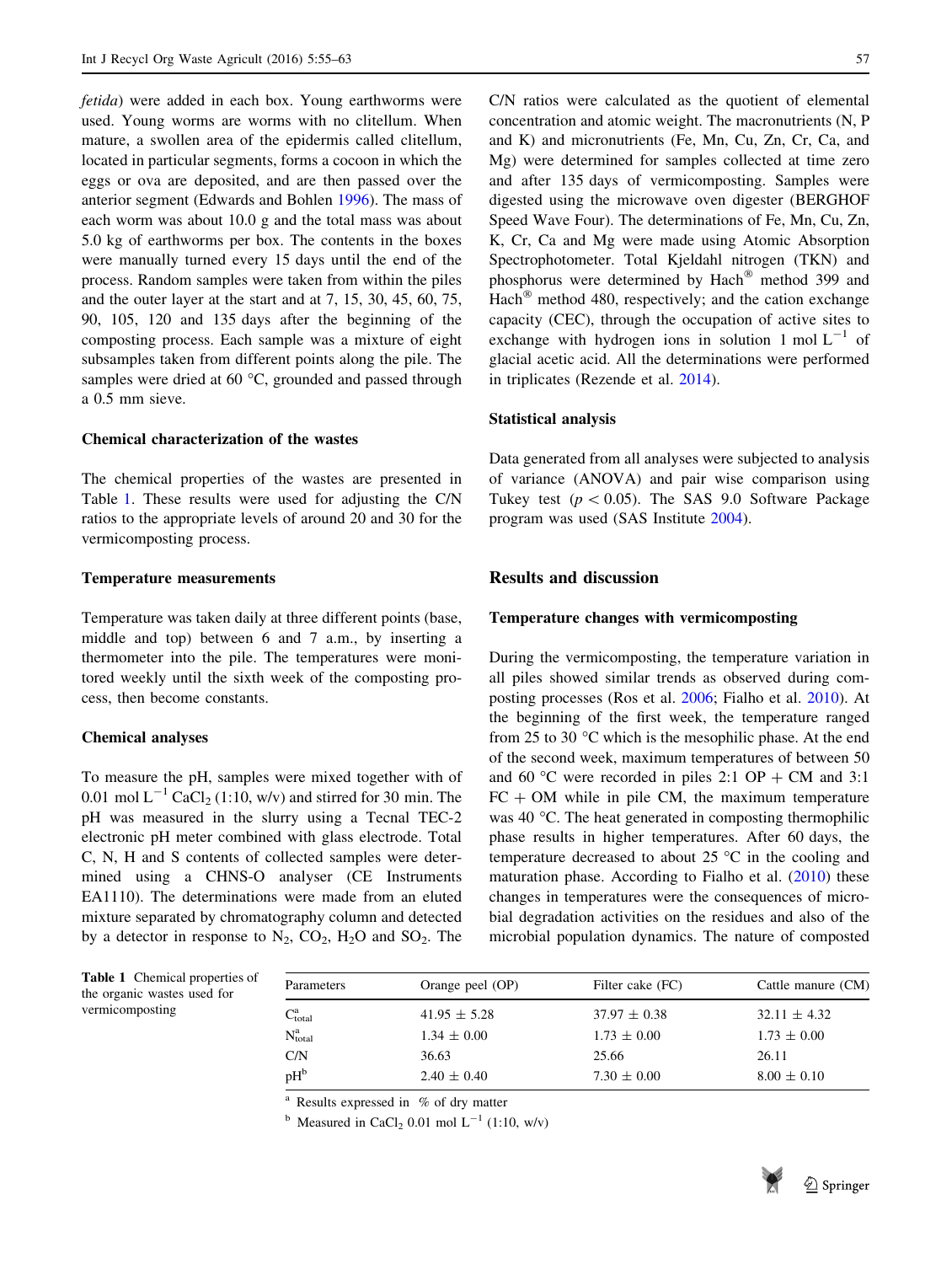materials affected the maximum temperature attained (Ros et al. [2006](#page-8-0)). The initial increase in temperature of the composting pile was a result of the rapid breakdown of the readily available OM and nitrogenous compounds by microorganisms. The high temperatures  $(40-60 \degree C)$ ensured that OM was stabilised and that pathogenic microorganisms are suppressed. The rate of decomposition decreased as the OM became more stabilised thus signifying the end of the thermophilic phase also as indicated by Ros et al. ([2006\)](#page-8-0).

The maximum temperature reached in piles 2:1  $OP + CM$  and 3:1 FC + CM could be attributed to the increased microbial activity due to higher nutrient content than CM. According to Fialho et al. ([2010\)](#page-7-0), microbial growth and efficiency of composting process also depends on the type of substrate.

#### The pH of the vermicomposts

During the experiment, some variations in the pH were observed in the piles (Fig. 1). In the 2:1 OP  $+$  CM pile, there was a slight increase of pH from 7.09 to 8.26, while in pile 3:1  $FC + CM$  there was a slight decrease of pH (8.40–7.55) and in pile CM, the pH was practically the same at the beginning and at the end of the process ( $\sim$  7.8). The pH values in the piles were near neutrality or slightly alkaline at the end of the process. This indicates expected conditions of stabilized compost. Forty-five days after the addition of earthworms, pH values tended to decrease 1 unit from basic to slightly basic or neutral. Bhat et al. [\(2015](#page-7-0)) also observed a decrease in pH during the

vermicomposting process of mixtures of bagasse waste of the sugar industry and cattle dung. The authors explain that the decline in pH during vermicomposting is due to the mineralization of nitrogen and phosphorus compounds and the production of humic and fulvic acids.

It is noteworthy that pile 2:1 OP  $+$  CM only achieved neutral pH values early in the process due to the addition of cattle manure, because the pH of pure orange peel was  $2.5 \pm 0.4$  (Table [1\)](#page-2-0). Furthermore, the first stage of vermicomposting process was the composting in piles, allowing a stabilization of the material before the addition of the earthworms.

#### The C and C/N ratio of the vermicomposts

There was a decrease in the C contents in the three different treatments at the end of the process (Table [2](#page-4-0)). This was as a result of the mineralization of the organic matter (OM) by microorganisms. A decrease in C content had earlier being reported by Huang et al. [\(2006](#page-7-0)) during the composting of pig manure with sawdust. Bhat et al. ([2015\)](#page-7-0) also reported a decrease of organic carbon in all the end products of post-vermicomposting of mixtures of bagasse waste of the sugar industry and cattle dung. The C content in piles CM and 3:1 FC  $+$  CM decreased by 58 % while in pile 2:1 OP  $+$  CM it reduced by 53 %. This could be due to the characteristics of the orange peel as it contains more lignin which is not easily degraded. The rates of mineralization of the OM decreased in the three piles at the end of 105 days as no further significant decreases were observed. Total N contents of the three piles at the beginning and at



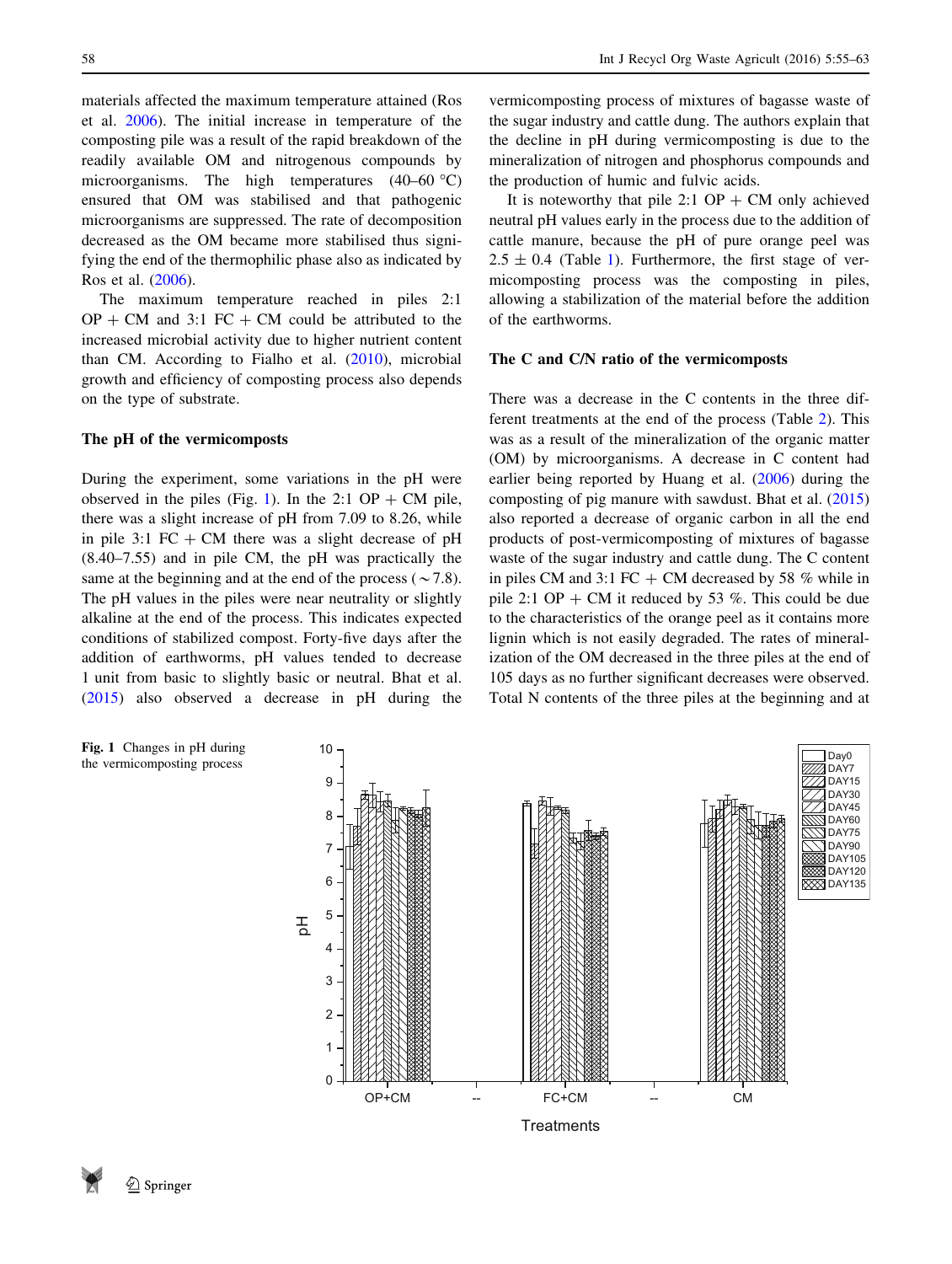<span id="page-4-0"></span>Table 2 Elemental analysis during the vermicomposting process

| Treatments | Time (days)      | $N(\%)$            | $C(\%)$   | H $(\%)$          |
|------------|------------------|--------------------|-----------|-------------------|
| $OP + CM$  | $\boldsymbol{0}$ | 1.57e              | 34.75a    | 4.90a             |
|            | 7                | 2.62e              | 33.02ab   | 4.65ab            |
|            | 15               | 2.01de             | 34.28a    | 4.60ab            |
|            | 30               | 2.66c              | 32.72abc  | 4.19abc           |
|            | 45               | 2.54c              | 33.09ab   | 4.29ab            |
|            | 60               | 2.67c              | 32.12abc  | 4.35ab            |
|            | 75               | 2.42cd             | 26.96c    | 3.64bc            |
|            | 90               | 3.97a              | 27.71bc   | 5.06a             |
|            | 105              | 3.37b              | 19.23d    | 4.18abc           |
|            | 120              | 2.33cd             | 19.80d    | 3.29b             |
|            | 135              | 2.00 <sub>de</sub> | 16.34d    | 2.37d             |
| $FC + CM$  | $\boldsymbol{0}$ | 2.71cd             | 27.12abc  | 4.22a             |
|            | $\tau$           | 1.65cd             | 29.41ab   | 4.12a             |
|            | 15               | 2.17c              | 30.57a    | 4.39a             |
|            | 30               | 2.24bc             | 28.13ab   | 4.06a             |
|            | 45               | 2.20c              | 27.07ab   | 3.99a             |
|            | 60               | 2.13c              | 26.77abc  | 3.91a             |
|            | 75               | 2.24bc             | 25.02abc  | 3.69a             |
|            | 90               | 3.24a              | 20.56abcd | 4.45a             |
|            | 105              | 2.95ab             | 16.91cd   | 3.48a             |
|            | 120              | 2.05cd             | 19.73cd   | 3.28a             |
|            | 135              | 1.38d              | 11.36d    | 2.03 <sub>b</sub> |
| CМ         | $\mathbf{0}$     | 1.50c              | 29.63ab   | 4.23a             |
|            | 7                | 1.88bc             | 33.76c    | 4.72a             |
|            | 15               | 1.82bc             | 30.41ab   | 4.21a             |
|            | 30               | 1.84bc             | 30.39ab   | 4.13a             |
|            | 45               | 1.77bc             | 25.59abc  | 3.57a             |
|            | 60               | 1.89bc             | 27.03abc  | 3.77a             |
|            | 75               | 1.61bc             | 21.78abcd | 3.04a             |
|            | 90               | 2.99a              | 18.96bcd  | 4.14a             |
|            | 105              | 2.81a              | 14.74 cd  | 3.31a             |
|            | 120              | 2.18b              | 24.61abcd | 3.70a             |
|            | 135              | 1.31c              | 12.43d    | 1.92b             |

Values followed by the same letter within the same column are not significantly different at  $p < 0.05$  according to Tukey test

the end of the vermicomposting were not significantly different. At the end of 90 days, the total N in the three piles was of maxima having increased by 152, 19.5 and 99 % in piles 2:1 OP + CM, 3:1 FC + CM and CM, respectively (Table 2). According to Bernal et al. [\(2009](#page-7-0)), the loss of N during composting occurs through volatilization of ammonium, thus making the total N to reduce at the end of the process. It is also possible for the nitrogen to have been lost through denitrification.

Figure [2](#page-5-0) shows the C/N ratio versus time for the three systems. The C/N ratio is often used to assess the evolution of the degradation process (Huang et al. [2004\)](#page-7-0). There was a rapid decrease in the C/N ratio of the pile 2:1 OP  $+$  CM from initial value of 25.96–14.36 after 30 days of composting, and this gradually continued to decrease to 6.65 at the end of 105 days. In pile 3:1  $FC + CM$ , the C/N ratio decreased gradually until a minimum of 6.62 at the end of 105 days while in pile CM the minimum C/N ratio was 6.10 after 105 days. This was due to the continuous loss of C through microbial respiration during the process. This was similar to the report by Juárez et al. ([2011\)](#page-8-0). At the end of 90 days, the C/N ratios of the three piles were less than 8.14. According to Bernal et al. [\(1998](#page-7-0)) a C/N ratio less than 12 indicates the maturity of the compost and its suitability for addition to soils. It could be concluded that the compost reached maturation after 90 days. It has been suggested that the C/N ratio index should be considered along with other parameters when monitoring compost stabilization (Fialho et al. [2010\)](#page-7-0). These authors also observed that in some compost piles, although the C/N had stabilized, the temperature range was still in the thermophilic phase, which is an indication that the composts were not yet stabilized at that time. The evolution of the process depends strongly on the nature of the material used in the compost and/or vermicompost and the C/N ratio affects the rate at which the material is stabilized in terms of microbiological activity. Similar results were also observed by Bhat et al. [\(2015](#page-7-0)). At the end of the vermicomposting process, the C/N ratios in the OP  $+$  CM, FC  $+$  CM and OM piles were 9.51, 9.62 and 11.03, respectively. These values indicated lower microbial activity and the possible stabilization of the material as also suggested by Provenzano et al. [\(2001](#page-8-0)), Bernal et al. ([1998\)](#page-7-0) and Chefetz et al. [\(1996](#page-7-0)). The decrease in C/N ratio as a function of vermicomposting time is indicative of increased humification of OM, which is directly related to the quality and maturity of the vermicompost. The C/N is also indicative of the degree of incorporation of N into the humic structure. Table 2 shows the increase of N content up to 120 days for vermicomposts from  $FC + CM$ ,  $OP + CM$  and CM. N incorporation provides increased fertility of this material, because the N is released to plant roots in the form of  $NO<sub>3</sub><sup>-</sup>$  through various mechanisms of mineralization of SOM.

The vermicomposting process in  $FC + CM$  pile lasted longer than other treatments. This might be due to the characteristics of the filter cake which contains more lignin that is not easily degraded. In general, the C/N ratio determines the ability of the microbial degradation of the wastes, but some organic wastes, such as those derived from plants, despite of having adequate C/N ratios may contain a high proportion of lignin, a component that is difficult to degrade. After 105 days, earthworms' activities were no longer observed in 2:1 OP  $+$  CM and CM piles while their activity was still observed in 3:1 FC  $+$  CM pile. To confirm that the vermicomposts were mature, additional 100 earthworms were added to each container. After 7 days, there were no

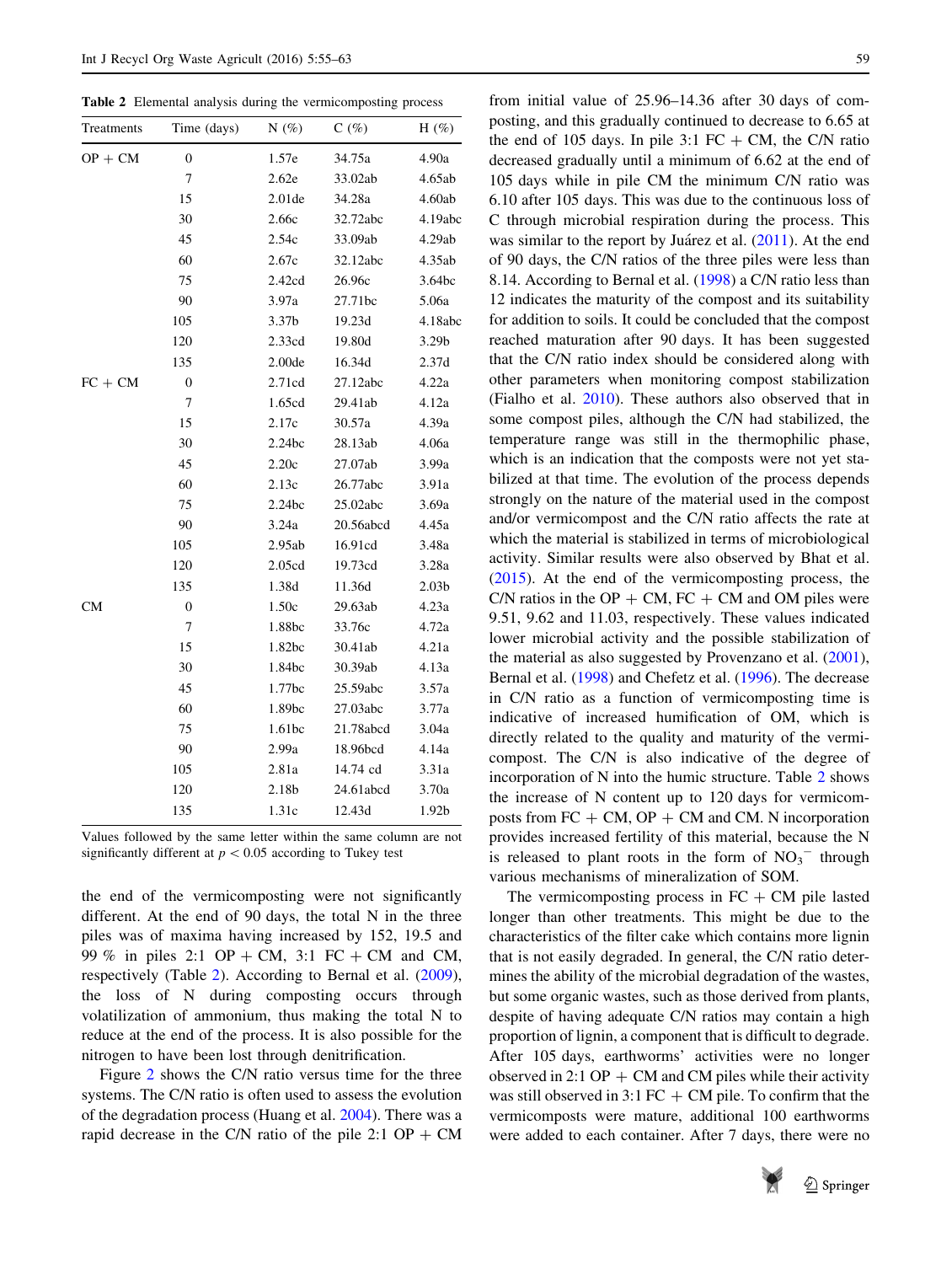<span id="page-5-0"></span>

more earthworms in 3:1  $FC + CM$  and CM. Since the humidity was kept constant and the medium slightly basic, this shows that there was no more substrate for the earthworms to feed on. However in  $FC + CM$  pile, earthworms' activities ceased after 135 days.

#### The N contents of the vermicomposts

Among the three piles, 2:1 OP  $+$  CM had the highest N content at the end of the vermicomposting process (Table [2](#page-4-0)). The N content of 3:1  $FC + CM$  and CM piles were not significantly different ( $p \le 0.05$ ). There was no significant difference in the C, H and S content of all the vermicomposts. Further, while the C/N ratios of the vermicomposts from pile 2:1 OP  $+$  CM and 3:1 FC  $+$  CM were not significantly different, they were significantly lower than that of the CM. This shows that  $3:1$  FC  $+$  CM and 2:1 OP  $+$  CM piles exhibited a higher level of molecular condensation meaning that they exhibited a more advanced stage of humification than CM did (Bernal et al. [1998\)](#page-7-0). Decline in C/N ratio was due to higher loss of carbon through microbial respiration in the form of  $CO<sub>2</sub>$ along with an increase in nitrogen and stabilization of waste by the action of worms (Hait and Tare [2011](#page-7-0)).

# Macro and micronutrient content of the vermicomposts

In the three different treatments, the Ca, Mg, Mn and Fe contents significantly ( $p \le 0.05$ ) increased at the end of the vermicomposting process when compared with the initial



contents (Table [3](#page-6-0)). While the K content in 2:1 OP  $+$  CM and CM piles were significantly ( $p \le 0.05$ ) higher at the end, the K content in  $3:1$  FC  $+$  CM was not. There was a significant ( $p < 0.05$ ) increase in the Cu content of 2:1  $OP + CM$  and CM while a significant decrease was observed in 3:1 FC  $+$  CM. While, the Zn content significantly ( $p \le 0.05$ ) increased in 2:1 OP + CM and 3:1  $FC + CM$ , there was no significant increase in CM.

There was no significant ( $p \le 0.05$ ) increase in the P contents across the three treatments while the Cr content in 3:1 FC  $+$  CM was close to zero at the end of the vermicomposting unlike in 2:1 OP  $+$  CM and CM where no significant difference was observed. This could be attributed to the continuous presence of earthworms in 3:1  $FC + CM$  after 105 days. The Cr level in 3:1  $FC + CM$  at the end of the vermicomposting was close to zero. Bhat et al. [\(2015](#page-7-0)) reported an increase of nutrients like N, P and Na and an increase of metallic elements Fe, Zn and Mn from pre-vermicompost to post-vermicompost of mixtures of bagasse waste from the sugar industry and cattle dung. The authors also observed a significant decrease ( $p<0.05$ ) in Cr over initial. According Sangwan et al. ([2008\)](#page-8-0) in India, vermicomposting of filter cake in combination with equine manure accelerated mineralization of nutrients and was adequate for growth and reproduction of earthworms.

After 105 days of vermicomposting, earthworms were no longer present in piles  $2:1$  OP  $+$  CM and CM suggesting that all the biodegradable material had been decomposed at this time. On the other hand, after 105 days, earthworms were still very active in 3:1  $FC + CM$  pile probably because filter cake is rich in fibre and lignin.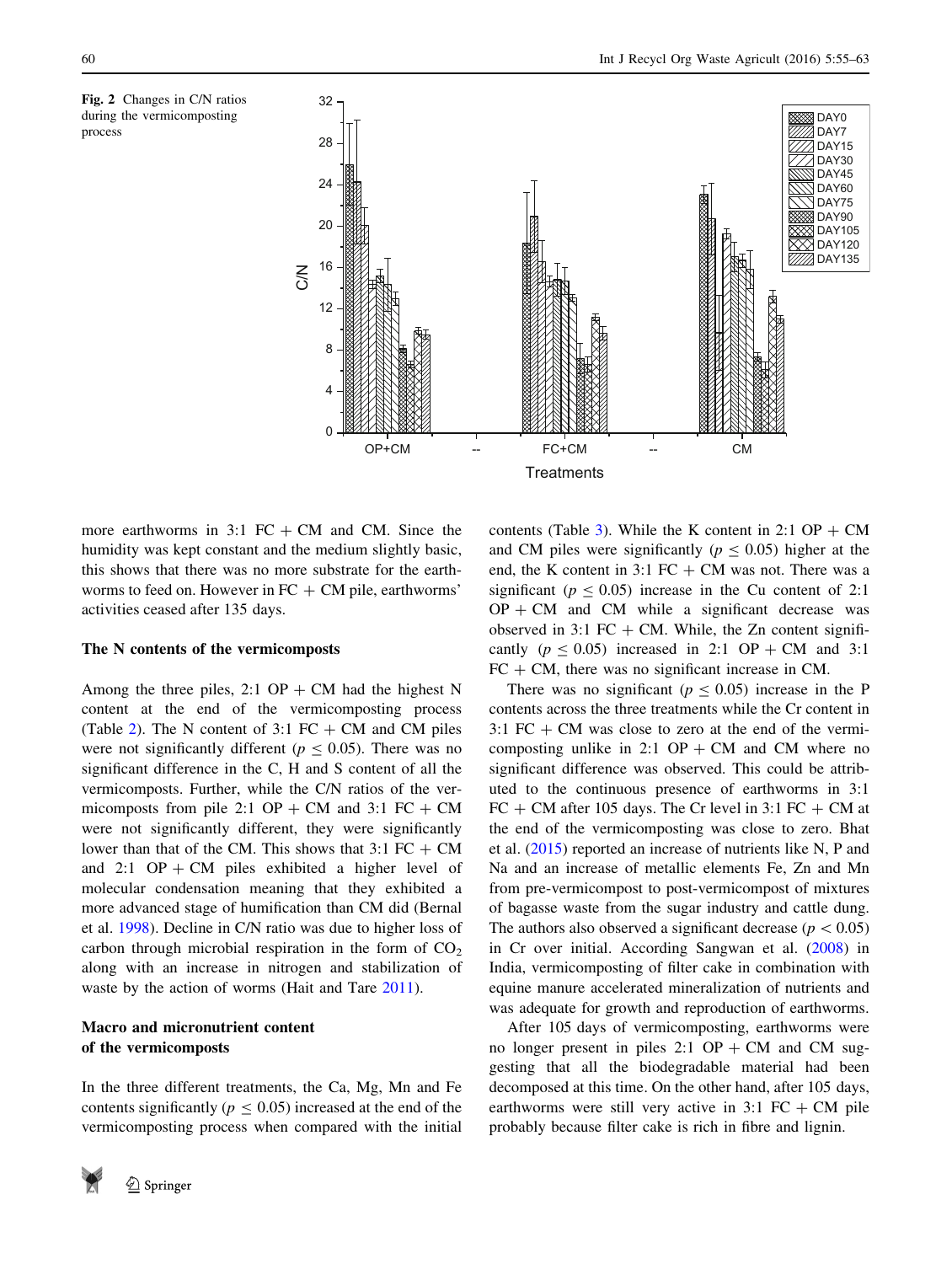<span id="page-6-0"></span>This suggests that due to the increased duration of decomposition in 3:1 FC  $+$  CM pile, the earthworms were able to bioaccumulate Cr resulting in decreased values at the end of the process.

At the end of the vermicomposting process, 2:1  $OP + CM$  and 3:1 FC  $+ CM$  had higher contents of macro and micronutrients than CM (Table 4). This might be due to the characteristics of the filter cake and orange peel. The Ca, Mg and K were highest in 2:1 OP  $+$  CM while the P content in 2:1 OP  $+$  CM and 3:1 FC  $+$  CM were not significantly different but both had significantly ( $p < 0.05$ ) higher P values than in CM (Ca and Mg: 2:1)  $OP + CM > 3:1$  FC + CM > CM, P: 2:1  $OP + CM = 3:1$   $FC + CM > CM$ . Potassium presented the highest level in 2:1 OP  $+$  CM and the lowest in 3:1  $FC + CM$  (2:1 OP + CM > CM > 3:1 FC + CM).

The results obtained in this study confirm those obtained by Sangwan et al. ([2010\)](#page-8-0): it can be said that the costs of agricultural production could be minimized with the use of vermicompost obtained from organic wastes.

# Correlations between macro and micronutrients, elemental analysis, C/N, pH and CEC

The values of CEC at post-vermicomposts were  $652.50 \pm 14.36$ ,  $490.44 \pm 15.76$  and  $596.19 \pm 15.02$ mmol<sub>c</sub> kg<sup>-1</sup> for OP + CM, FC + CM and CM piles, respectively.  $OP + CM$  had significantly highest CEC  $(p \le 0.05)$ . It was observed that the pH and CEC parameters were strongly positively correlated  $(r = 0.851$  \*\*). This correlation was due to the basic cations which also shows a positive correlation with the CEC (Mg:

Table 3 Macro and micronutrients at the beginning and at the end of vermicomposting process

| Treatments | Time<br>(days) | $Ca$ (mg)<br>$kg^{-1}$ ) | $Mg$ (mg<br>$kg^{-1}$ | $P$ (mg)<br>$kg^{-1}$ ) | $K$ (mg<br>$kg^{-1}$ ) | $Cu$ (mg)<br>$kg^{-1}$ ) | $Mn$ (mg)<br>$kg^{-1}$ | Fe (mg)<br>$kg^{-1}$ ) | $Zn$ (mg)<br>$kg^{-1}$ ) | $Cr$ (mg)<br>$kg^{-1}$ ) |
|------------|----------------|--------------------------|-----------------------|-------------------------|------------------------|--------------------------|------------------------|------------------------|--------------------------|--------------------------|
| $OP + CM$  | $\mathbf{1}$   | 5702b                    | 2622b                 | 5408a                   | 16000b                 | 18b                      | 274 <sub>b</sub>       | 9690b                  | 29b                      | 1534a                    |
| SD         |                | 116.1                    | 7.4                   | 556.7                   | 400.0                  | 0.26                     | 12.29                  | 24.4                   | 3.86                     | 638.0                    |
|            | 135            | 18922a                   | 3866a                 | 7173a                   | 18326a                 | 19a                      | 596a                   | 14184a                 | 111a                     | 1642a                    |
| SD.        |                | 210.2                    | 13.3                  | 612.2                   | 102.6                  | 0.21                     | 15.28                  | 10.6                   | 4.03                     | 120.8                    |
| $FC + CM$  | $\mathbf{1}$   | 14602b                   | 3055b                 | 6585a                   | 9686a                  | 35a                      | 506b                   | 21410b                 | 61b                      | 2073a                    |
| <b>SD</b>  |                | 78.4                     | 25.5                  | 516.4                   | 41.6                   | 0.17                     | 6.44                   | 71.8                   | 2.20                     | 59.1                     |
|            | 135            | 16921a                   | 3381a                 | 8055a                   | 9486a                  | 29 <sub>b</sub>          | 595a                   | 23414a                 | 78a                      | 0 <sub>b</sub>           |
| <b>SD</b>  |                | 98.3                     | 7.4                   | 1224.5                  | 41.6                   | 0.27                     | 5.14                   | 54.3                   | 3.02                     | 0.0                      |
| CM         | 1              | 8548b                    | 3251b                 | 3546a                   | 12498b                 | 17 <sub>b</sub>          | 386b                   | 12162b                 | 88a                      | 1162a                    |
| <b>SD</b>  |                | 60.5                     | 10.9                  | 389.1                   | 38.0                   | 0.18                     | 7.55                   | 32.3                   | 7.08                     | 7.8                      |
|            | 135            | 9482a                    | 3347a                 | 3791a                   | 14286a                 | 20a                      | 463a                   | 13744a                 | 88a                      | 1563a                    |
| SD.        |                | 23.1                     | 3.2                   | 169.8                   | 41.6                   | 0.21                     | 15.00                  | 41.8                   | 1.62                     | 304.8                    |

 $(OP + CM)$  Orange peel + Cattle manure;  $(FC + CM)$  Filter cake + Cattle manure;  $(CM)$  Cattle manure. Values followed by (SD) standard deviations of three laboratory replicates

<sup>a, b</sup> Mean values followed by the same letter within the same column are not significantly different at  $p < 0.05$  by Tukey test

Table 4 Macro and micronutrients at the end of vermicomposting process

| <b>Treatments</b> | $Ca$ (mg)<br>$kg^{-1}$ | $Mg$ (mg)<br>kg | $P$ (mg)<br>$kg^{-1}$ | $K$ (mg)<br>$kg^{-1}$ | $Cu$ (mg)<br>$kg^{-1}$ | $Mn$ (mg)<br>$kg^{-1}$ | Fe (mg)<br>$kg^{-1}$ | $Zn$ (mg)<br>$kg^{-1}$ | $Cr$ (mg)<br>$kg^{-1}$ |
|-------------------|------------------------|-----------------|-----------------------|-----------------------|------------------------|------------------------|----------------------|------------------------|------------------------|
| $OP + CM$         | 18922a                 | 3866a           | 7173a                 | 18326a                | 18c                    | 596a                   | 14184b               | 111a                   | 1642a                  |
| <b>SD</b>         | 210.16                 | 13.26           | 612.24                | 102.63                | 0.21                   | 15.28                  | 10.58                | 4.03                   | 120.78                 |
| $FC + CM$         | 16921b                 | 3381b           | 8055a                 | 9486c                 | 29a                    | 595a                   | 232414a              | 77c                    | 0 <sub>b</sub>         |
| <b>SD</b>         | 98.33                  | 7.44            | 1224.48               | 41.63                 | 0.27                   | 5.14                   | 54.31                | 3.02                   | 0.00                   |
| <b>CM</b>         | 9482c                  | 3347c           | 3791b                 | 14286b                | 20 <sub>b</sub>        | 462 <sub>b</sub>       | 12744c               | 88b                    | 1563a                  |
| <b>SD</b>         | 23.09                  | 3.17            | 169.80                | 41.63                 | 0.21                   | 15.00                  | 41.76                | 1.62                   | 304.76                 |
|                   |                        |                 |                       |                       |                        |                        |                      |                        |                        |

SD standard deviation

 $(OP + CM)$  orange peel + cattle manure;  $(FC + CM)$  filter cake + cattle manure;  $(CM)$  cattle manure

a, b, c Mean values followed by the same letter within the same column are not significantly different at  $p < 0.05$  by Tukey test

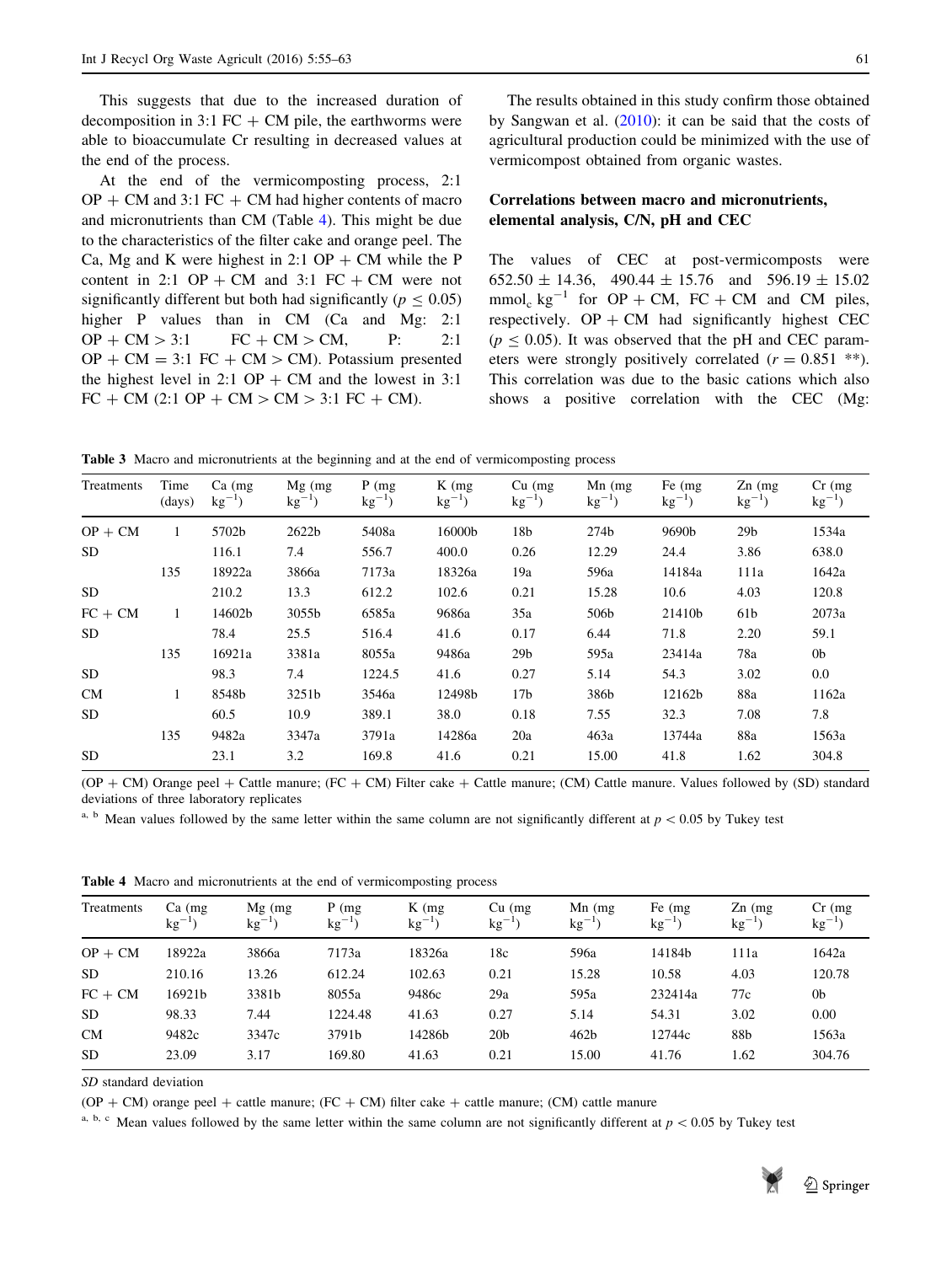<span id="page-7-0"></span> $r = 0.713$ \*, K:  $r = 0.977$ \*\*). This is so because the basic cations influence the pH, which consequently affects the CEC. The CEC and C contents were also positively correlated ( $r = 0.706^*$ ). This is because the OM, the source of CEC was decomposed by microorganisms during the process of vermicomposting. Likewise, C and H showed strong positive correlations ( $r = 0.911**$ ), which is related to the evolution of the organic matter humification process, loss of labile C and the formation of double bonds in the aromatic molecules.

The linear increase and positive correlation between the levels of C and N ( $r = 0.941**$ ) is related to the mineralization process. At the end of the vermicomposting process, with the death of earthworms and microorganisms, there is a greater availability of nutrients, which initially had been immobilized, as they used them as sources of energy and nutrients. There were positive correlations between Mg and K  $(r = 0.806^{**})$  and P and Ca  $(r = 0.867**).$ 

### **Conclusions**

The chemical compositions of the vermicomposting materials had effect on the duration of the process. The pH and the organic carbon contents were above the minimum recommended values for organic fertilizers. Co-vermicomposting of cattle manures with orange peel or filter cake also resulted in a lower C/N ratio. Co-vermicomposting of cattle manure resulted in higher contents of macronutrients, like N (up to 120 days of vermicomposting). The N content was below the minimum value but the C/N ratio was in the required range. The C/N values where lower in  $OP + CM$  and  $FC + CM$  piles than in CM pile. Further, the N contents of the piles were different, with  $OP + CM$  having the highest value. The micronutrient values in the matured piles decreased in some piles and increased in others. Ca, Mg, Mn and Fe contents significantly increased at the post-vermicompost than the prevermicompost for all treatments. The mature  $FC + CM$ differed very significantly in the content of Cr due to increased earthworm activity suggesting the bioaccumulation of Cr by the earthworms. It was observed that vermicomposts from filter cake and orange peel mixed with cattle manure resulted in a better vermicomposts than the ones produced from cattle manure only. Thus, it is recommended that these agricultural wastes can be co-vermicomposted and utilized for sustainable agriculture. The vermicomposts so obtained attend the needs of the Brazilian legislation and the vermicomposting could be introduced as efficient technology to convert wastes of cattle manure with orange peel and filter cake into organic fertilizer. Further studies are also been carried out on the

potential of vermicomposted orange peels to reduce pest incidence in soil.

Acknowledgments The authors are grateful to the Brazilian Research Funding Agencies FAPESP (projects 2011/13294-7 and 2011/13918-0) and CNPq (project 306713/2013-9) for their financial support and the Institute of Chemistry of São Carlos, University of São Paulo for the provision of infrastructure.

Authors' contributions All authors, LBFP, IAA, OAO, AVB and MOOR have made adequate effort on all parts of the work necessary for the development of this manuscript according to his/her expertise. All authors read and approved the final manuscript.

#### Compliance with ethical standards

Conflict of interest The authors declare that there is no conflict of interest.

Open Access This article is distributed under the terms of the Creative Commons Attribution 4.0 International License ([http://crea](http://creativecommons.org/licenses/by/4.0/) [tivecommons.org/licenses/by/4.0/\)](http://creativecommons.org/licenses/by/4.0/), which permits unrestricted use, distribution, and reproduction in any medium, provided you give appropriate credit to the original author(s) and the source, provide a link to the Creative Commons license, and indicate if changes were made.

## References

- Bernal MP, Paredes SMC, Cegarra J (1998) Maturity and stability parameters of composts prepared with a wide range of organic wastes. Bioresour Technol 63:91–99. doi:[10.1016/S0960-](http://dx.doi.org/10.1016/S0960-8524(97)00084-9) [8524\(97\)00084-9](http://dx.doi.org/10.1016/S0960-8524(97)00084-9)
- Bernal MP, Alburquerque JA, Moral R (2009) Composting of animal manures and chemical criteria for compost maturity assessment. A review. Bioresour Technol 100:5444–5453. doi:[10.1016/j.](http://dx.doi.org/10.1016/j.biortech.2008.11.027) [biortech.2008.11.027](http://dx.doi.org/10.1016/j.biortech.2008.11.027)
- Bhat SA, Singh J, Vig AP (2015) Potential utilization of bagasse as feed material for earthworm Eisenia fetida and production of vermicompost. Springerplus 4:11. doi:[10.1186/s40064-014-](http://dx.doi.org/10.1186/s40064-014-0780-y) [0780-y](http://dx.doi.org/10.1186/s40064-014-0780-y)
- Chefetz B, Hatcher P, Hadar Y, Chen Y (1996) Chemical and biological characterization of organic matter during composting of municipal solid waste. J Environ Qual 25:776–785. doi:[10.](http://dx.doi.org/10.2134/jeq1996.00472425002500040018x) [2134/jeq1996.00472425002500040018x](http://dx.doi.org/10.2134/jeq1996.00472425002500040018x)
- Edwards CA, Bohlen PJ (1996) Biology and ecology of earthworms, vol 3. Springer Science & Business Media, pp 426. ISBN: 0412561603
- Fialho LL, Silva WTL, Milori DMBP, Simões ML, Martin-Neto L (2010) Characterization of organic matter from composting of different residues by physicochemical and spectroscopic methods. Bioresour Technol 101:1927–19346. doi:[10.1016/j.biortech.](http://dx.doi.org/10.1016/j.biortech.2009.10.039) [2009.10.039](http://dx.doi.org/10.1016/j.biortech.2009.10.039)
- Hait S, Tare V (2011) Vermistabilization of primary sewage sludge. Bioresour Technol 102:2812–2820. doi:[10.1016/j.biortech.2010.](http://dx.doi.org/10.1016/j.biortech.2010.10.031) [10.031](http://dx.doi.org/10.1016/j.biortech.2010.10.031)
- Huang GF, Wong JWC, Wu QT, Nagar BB (2004) Effect of C/N on composting of pig manure with sawdust. Waste Manag 24:805–813. doi:[10.1016/j.wasman.2004.03.011](http://dx.doi.org/10.1016/j.wasman.2004.03.011)
- Huang GF, Wong JWC, Wu QT, Nagar BB (2006) Transformation of organic matter during co-composting of pig manure with sawdust. Bioresour Technol 97:1834–1842. doi[:10.1016/j.bior](http://dx.doi.org/10.1016/j.biortech.2005.08.024) [tech.2005.08.024](http://dx.doi.org/10.1016/j.biortech.2005.08.024)

2 Springer